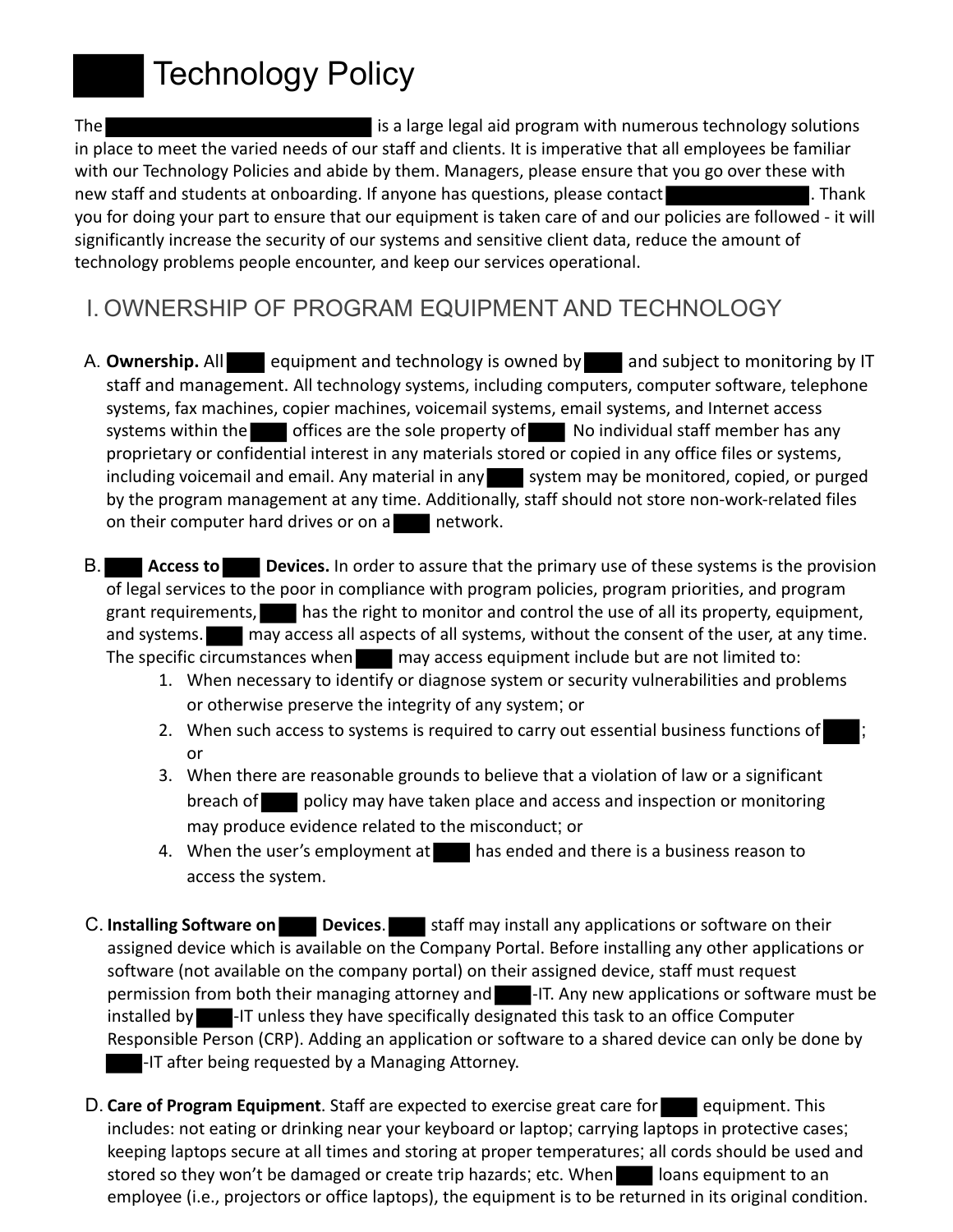This includes all peripherals and accessories (mice, cables, remotes, etc). The program may charge staff the cost of repair for the loss of or damage to program property if the damage is caused by actions of staff that are intentional, negligent, or in violation of this policy. In the event equipment should be stolen, misplaced, or compromised in any way, employees are required to contact and IMMEDIATELY at

- E. **USB Keys**. Some employees and students are given a USB security key to enable access to shared laptop or desktop computers. Replacement of a lost security key will result in a \$20 fee to the employee to cover the cost of a new key. Local Managing Attorneys (who may delegate this task to the CRP) will assign USB security keys to students and track the return of them at the end of the term. Any employee or student who loses their security key or does not return it is responsible for the \$20 fee.
- F. **Personal Use of Equipment and Technology**. Employees are permitted reasonable personal use of program equipment provided that:
	- this use occurs on the employee's personal time;
	- the employee reimburses the program for any direct costs associated with the use;
	- this use doesn't interfere or conflict with any other provision of this policy or with 's programmatic use of the property, equipment, or systems.

Excessive use of technology resources for non-work-related purposes, such as game playing or downloading media files is prohibited. **Example 18 and 18 a** email accounts are to be used for program purposes only; staff are expected to have a non-work email account for their personal email correspondence.

- G. Prohibited uses of **Equipment and Technology**. For profit use of equipment and technology is strictly prohibited. employees are not permitted to use equipment for for-profit purposes at any time.  $\blacksquare$  employees are not permitted to use equipment for LSC-prohibited purposes at any time. employees are not permitted to let anyone who is not a employee use equipment.
- H.**Assignment and Use of Shared Laptops**. All offices have one or more office laptops intended to be shared by staff ("shared devices"). The laptops can be checked out by any employee needing a laptop for a specific event or while their primary device is out of service. Shared laptops are not to be used for general daily use, or taken home (except between days of continuous use) - they must be available for general office use. Each office manager (who may delegate the task to the CRP) must track the location and working order of shared laptops at all times.

### II. INTERNET USE

- A. **Internet Work Related Use Only**. The program's connection to the Internet exists to assist us in our legal work, such as contacts with funders, research, email, etc. Except as provided in Section I (F) of this policy, all Internet shall be work related.
- B. **Prohibited Uses of Internet**. All internet use is traceable. No staff person should use program equipment for purposes prohibited by program policies or that could not be reasonably explained to persons outside the program. Employees are prohibited from viewing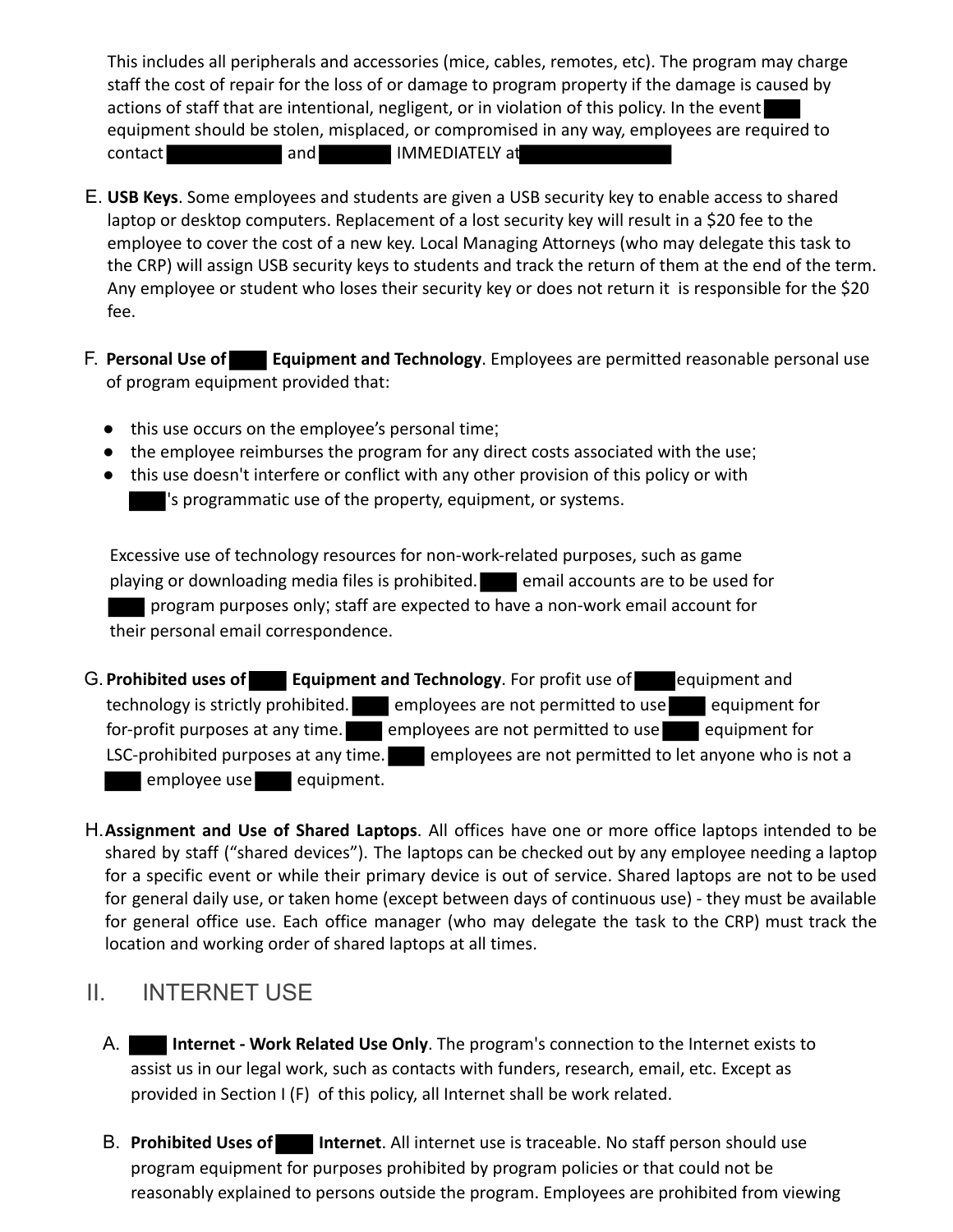material on any piece of  $\blacksquare$  equipment that is pornographic in nature or in any use of the internet that violates civil or criminal law.

Use of peer to peer file sharing services (e.g., Bittorrent, etc.) while connected to any network, or on any personal device that has Sharepoint synced to it, is prohibited.

- C. **Remote Work at Home**. If employees choose to use wifi on their home network, they must use a strong password (numbers, letters, symbols) of at least 6 characters and WPA2 encryption. The encryption key should not be shared with others outside the employee's household such as occasional visitors or friends. If your router only has WEP wifi security you should consider getting a new router because the password can easily be hacked by a neighbor or someone parked near your house.
- D. **Remote Work away from Home**. If you plan to regularly work from a remote location other than your home, please ask  $\blacksquare$ -IT to set up a VPN connection for you to use rather than using wi-fi connections at coffee shops, airports, hotels, or other places. Please give hours notice to set it up and test before you need it for the first time.

# III. USE OF PERSONAL DEVICES FOR WORK

I is a hybrid work environment, meaning that many employees work remotely some of the time. It is 's goal to obtain a laptop for every employee working remotely, but until then, some employees will be working a significant amount of the time from a personal device. Once an employee has been assigned a laptop, that is the device that is to be used for all work, both remote and in-office. In addition to the Equipment provisions of the Remote Work Policy (Section C), the following rules apply to use of personal devices for work:

- A. All employees are assigned a desktop or laptop computer (assigned device) that is adequate to perform their job duties. For this reason, generally and absent any temporary policy noting otherwise, personal devices are not permitted to be used at offices absent a specific business case for doing so (such as a work need to use a program that is not available on a device) and permission to do so from IT. This applies to employees and students.
- B. The use of unprotected mobile devices to access or store confidential data is prohibited regardless of whether the equipment is owned or managed by Every user of mobile devices must use reasonable care as outlined in this policy to protect against a confidential data breach.
- C. Employees using mobile devices and related software for network and data access will, without exception, use secure data management procedures. All mobile devices used to access systems must be protected by a password. Employees should use a password manager (such as Bitwarden) to protect and manage their passwords and data. Passwords and data should not be stored on a personal device (including phone) in an unsecured manner that can be retrieved if their device were lost or stolen.
- D. Employees understand that their access and/or connection to networks may be monitored to record dates, times, duration of access, etc., in order to identify unusual usage patterns or other suspicious activity.  $\blacksquare$  reserves the right to refuse the ability to connect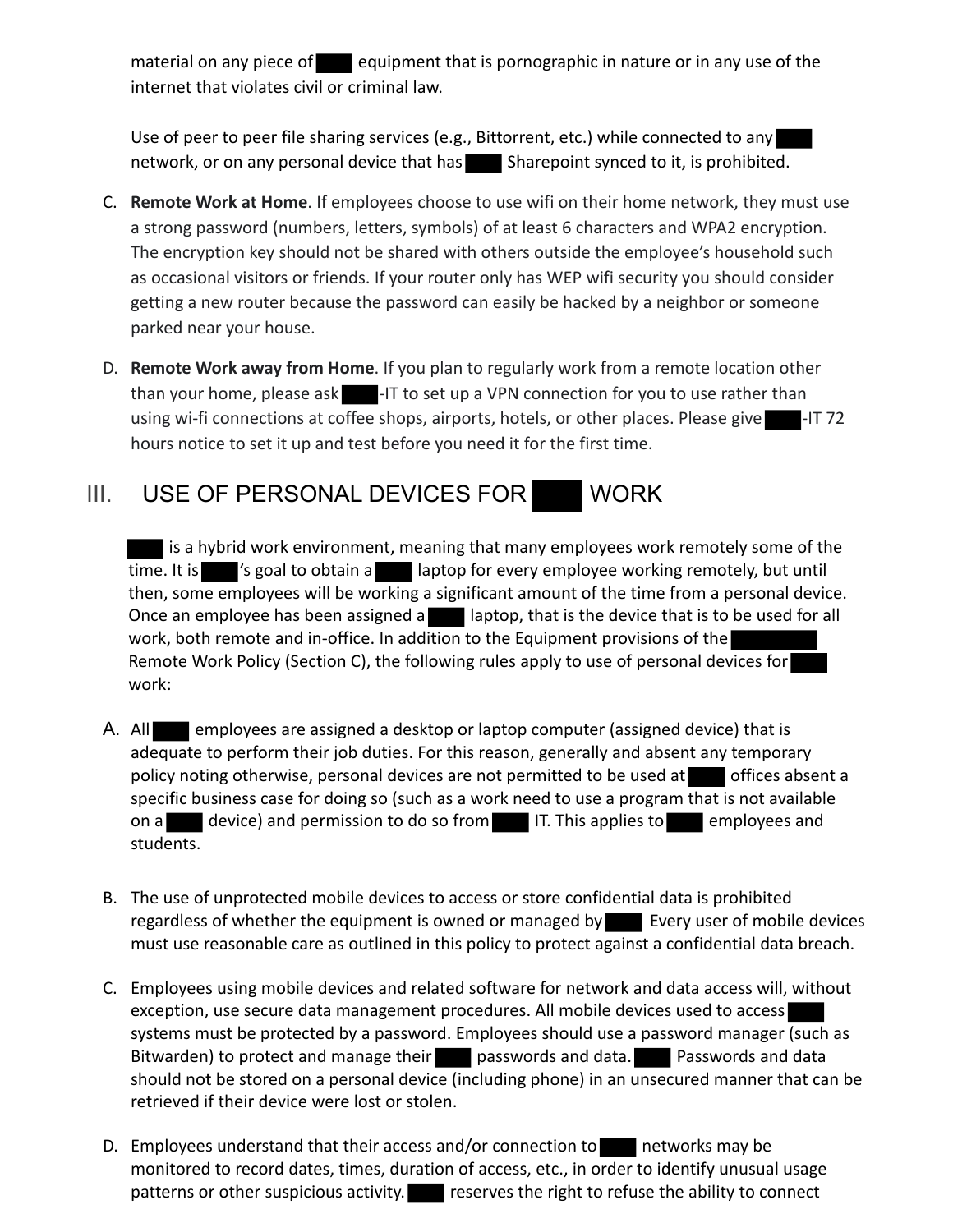to infrastructure if it feels such equipment is being used in a way that puts the program systems or data at risk.

- E. In the event confidential data is contained on any personally-owned computer or device that is lost or stolen (i.e., email, PIKA CMS, network share), it is the employee's responsibility to or IMMEDIATELY at notify
- F. Employees' access to company data is limited based on user profile and permissions defined by IT and automatically enforced.
- G. Employees are required to apply multi-factor authentication to access (sessurces: email, calendars, contacts, documents, etc.
- H. Staff must enroll their personal devices they wish to use for work purposes with Azure Active Directory before downloading Microsoft Office 365 desktop applications and syncing to Vs resources. Instructions for syncing can be found online (e.g., Enroll your personal Android device using the Microsoft Intune Company Portal; Enroll your personal macOS device using the Microsoft Intune Company Portal; Enroll your personal iOS device using the Microsoft Intune Company Portal; Enroll your personal Win 10 devices using the Microsoft Intune Company Portal).
- I. Students and volunteers should not sync data through OneDrive app, unless they have been given permission to work remotely.
- J. Will remotely remove all **Figure 1**-related data from an employee's, student's, or volunteer's device when:
	- a. The device is lost or stolen,
	- b. The employee's employment is terminated,
	- c. IT detects or learns of a data or policy breach, a virus or similar threat to the security of the company's data and technology infrastructure.
- K. assumes no responsibility for repair, maintenance, or replacement of personally owned equipment used for remote work.<br>-IT may provide general guidance (i.e. working with staff to connect their devices to printers) but will not troubleshoot connectivity issues or provide in depth assistance to personally owned equipment.
- L. reserves the right to revoke this privilege if users do not abide by these policies. Limited exceptions to policy may occur due to variations in devices and platforms.

#### IV. **COMMUNICATION**

- A. Staff are responsible for checking and responding to voicemail and email messages at least daily. If you're not going to check voicemail or email messages for longer than three days, you should leave a message to that effect on your voicemail and email.
- B. Staff should not make any communication using voicemail or email that shouldn't be made in a letter or memorandum. Each of these systems presents its own opportunities for humor.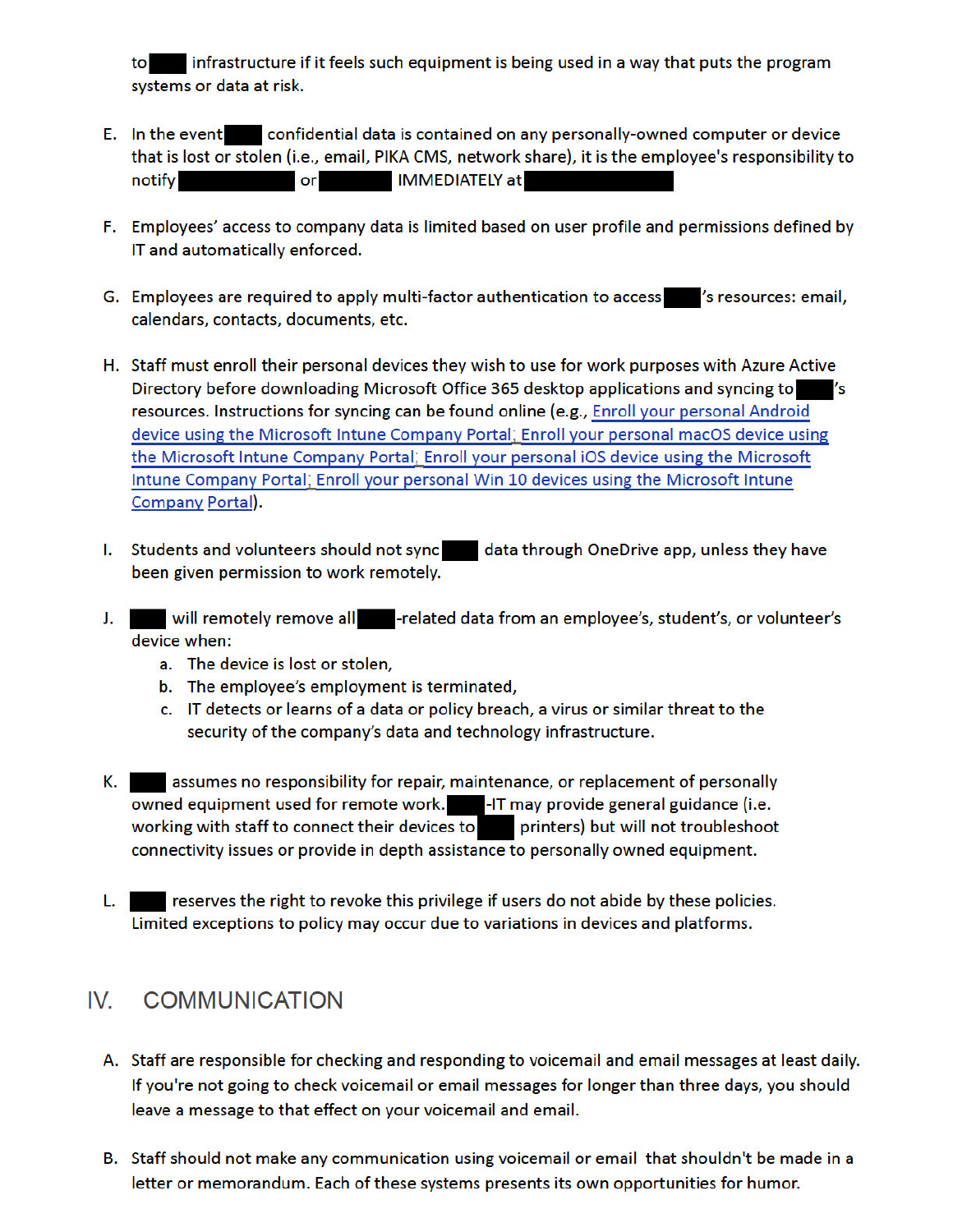However, sometimes things that seem funny at the time appear cruel or otherwise objectionable when received in an email or a voicemail message. Please be aware of this and try to avoid communications that may cause hurt feelings.

- C. **Example 20 and 5 and 5 are set of the ULC** -related correspondence. Employees shall not forward their email to a personal or other email address. All correspondence should be transmitted from and stored in your email account only.
- D. All email accounts should contain the following text below the signature:

**This electronic communication may be subject to the attorney client privilege and may contain confidential information. If you are not the intended recipient, any distribution, copying or disclosure is strictly prohibited. If you have received this communication in error, please notify the sender immediately and delete this copy from your system. Thank you for your cooperation.**

- E. For staff who would like to text with clients, this should be done directly through our Case Management System (Pika or JusticeServer), RingCentral, or WhatsApp. If the client or attorney needs to text photographs or documents, this can be done via RingCentral. Email is a preferred method of client communication when available because text is not encrypted and also our governance of data in RingCentral is not as good as in the CMS, or Gmail, or SharePoint. Some offices may be given shared cell phones for using WhatsApp to obtain signatures and text with clients out of the country, for use as a mobile hotspot to connect to the internet when in the field, and for scanning and saving documents/pictures to Sharepoint. Employees should use their **-**assigned phone number in all work-related communication. Employees are not required or expected to use their personal cell phones for work purposes, but if it is unavoidable, employees may apply for a phone stipend per the Cell Phone policy.
- F. Please refer to Section VII below for more information related to sharing confidential information electronically.
- G. currently supports several options for hosting video conferences with clients, co-workers, and partners: Google Hangouts; Teams; RingCentral; and Zoom (ask Fig. 17 if you need login credentials to host a meeting). Zoom is the recommended platform for trainings and webinars. When recording a training or webinar on any platform, please be conscious of the length of the training, and how long the video needs to be stored. Zoom meetings/webinars should be recorded in the cloud, not locally, and due to limited storage, they should be deleted from Zoom when they are no longer needed. If you need to retain a recording indefinitely, please reach out to -IT to discuss where to store it.

# V. DATA STORAGE

A. **File Naming**. All staff should place case-related computer documents they work with in the appropriate common directories and subdirectories. When naming directories, subdirectories, and files, use only letters, numbers, dashes (-), or underscores (); do not use brackets, parentheses, periods, or other characters; abbreviate whenever possible. Follow a single scheme in organizing your files in directories and subdirectories, and share your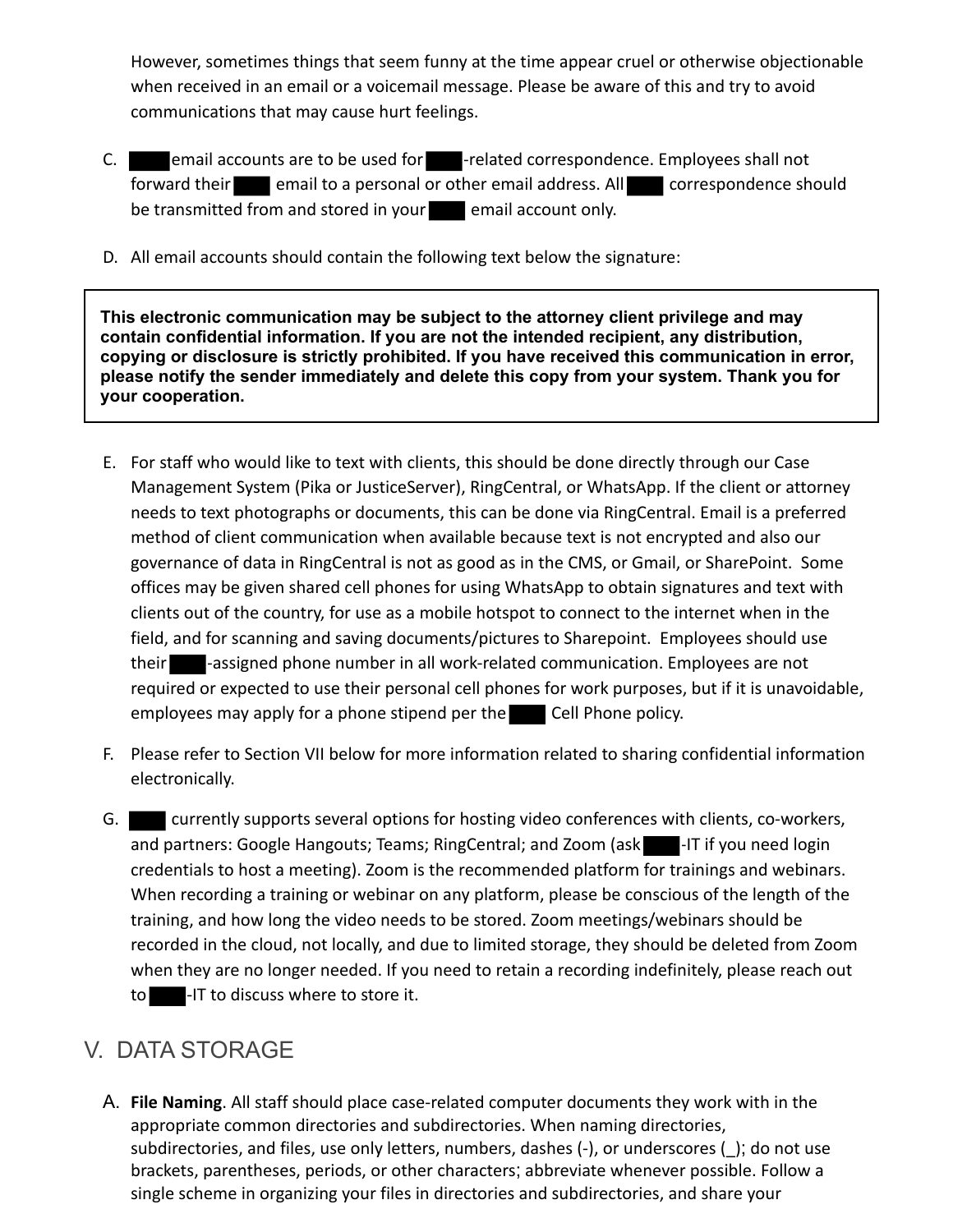scheme with your manager.

- B. **File Storage Organization**. Over time, your directories will become full and this may make locating documents more time consuming. We suggest that you periodically (at least once a year) clean out your directories. This can be done by deleting files that are no longer relevant. It is probably a better practice to create a subdirectory for noncurrent materials e. g., G:\PS\OLD\. Any noncurrent documents (e.g., files relating to closed cases) can be moved to this subdirectory where they will be "out of the way", but can be retrieved in the future if they are needed for any reason.
- C. **Common Directories**. When working in common directories you should never delete a file unless it was created by or for you, and even then use caution. Before you modify a document not created by or for you, copy it to a new file name in your directory.
- D. **Backup and recovery**. Incremental backups are performed each night over WAN and LAN networks to a dedicated backup host with a full backup each weekend. Restore operations are tested at least quarterly. Only IT administrators have access to the backup server. If users notice missing directories or files, please notify **promption and promptly at** .
- E. **Data storage in 's CMS**. Staff are encouraged to paste or upload important client documents—litigation plans, substantive emails, substantive letters, substantive orders, etc.—into Pika or any future Case Management System (CMS).

# VI. RESPONSE IN THE EVENT OF A DATA BREACH

#### A. **Definitions**.

- 1. "Data Breach" means the loss of control, compromise, authorized disclosure, unauthorized acquisition, or any similar occurrence where (1) a person other than an authorized user access or potentially accesses personally identifiable information or (2) an authorized user accesses or potentially accesses personally identifiable information for an other than authorized purposes.
- 2. "Personally Identifying Information (PII)" means information that can be used to distinguish or trace an individual's identity, either alone or when combined with other personal or identifying information that is linked or linkable to a specific individual. Some information that is considered to be PII is available in public sources such as telephone books, public Web sites, and university listings. This type of information is considered to be Public PII and includes, for example, first and last name, address, work telephone number, email address, home telephone number, and general educational credentials. The definition of PII is not anchored to any single category of information or technology. Rather, it requires a case-by-case assessment of the specific risk that an individual can be identified. Non-PII can become PII whenever additional information is made publicly available, in any medium and from any source, that, when combined with other available information, could be used to identify an individual.
- B. **Actions in the event of a data breach**. Stores personally identifiable information in staff email (currently Gmail), in our case management system (currently Pika), and in our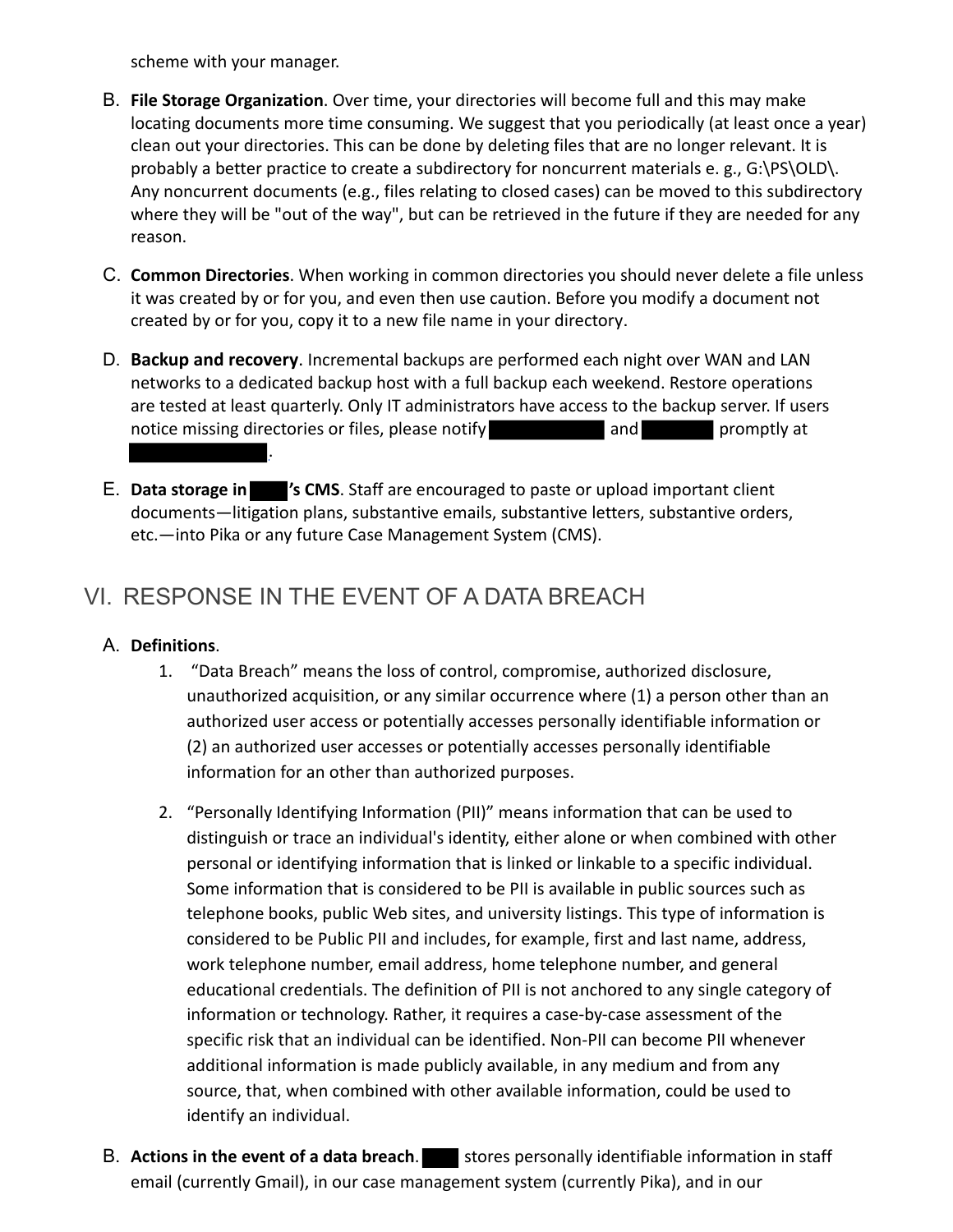document storage system (currently Office 365/SharePoint) and Box (VERA only). In the event of an actual or imminent breach of personally identifiable information, IT staff will take all reasonable measures to immediately stop and repair the actual or imminent breach.

### C. **Notifications in the event of a data breach**.

- 1. In the event of a data breach, will:
	- a. notify the affected individual(s) without unreasonable delay, consistent with legitimate needs of law enforcement, or consistent with measures necessary to determine the scope of the breach and to restore the integrity of the data system;
	- b. notify law enforcement of the breach as appropriate; and
	- c. notify funders as required by the terms and conditions of the funding source.
- 2. will include the following information when notifying the affected individual(s):
	- a. That the individual's personal information was acquired or reasonably believed to be acquired by an unauthorized person;
	- b. The date or dates of the breach or possible breach;
	- c. Those elements of personal information that were likely acquired.
- 3. may delay notification if a law enforcement agency requests a delay for criminal investigation purposes. Notification will be made after the law enforcement agency determines that it will not impede the investigation.
- 4. will notify the affected individual(s) by one of the following methods:
	- a. Written notice to the person's last known address in 's records;
	- b. Electronic notice consistent with applicable provisions of 15 U.S.C. 7001;
	- c. Telephonic notice to the last known telephone number in 's records; or
	- d. Substitute notice, such as electronic mail, prominent posting on , or notification to applicable local or statewide media, if one of the following conditions exist:
		- i. the cost of providing notice would exceed \$250,000
		- ii. the number of individuals to be notified exceeds 500,000; or has insufficient contact information.

# VII. CONFIDENTIALITY

A. **Passwords**. All employees are issued a username and password for their computer, SharePoint, Case Management System, email, and other miscellaneous systems. These passwords should not be shared and should be kept confidential. Employees should choose passwords that are at least eight characters long and contain a combination of uppercase and lowercase letters, numbers, punctuation marks and other special characters.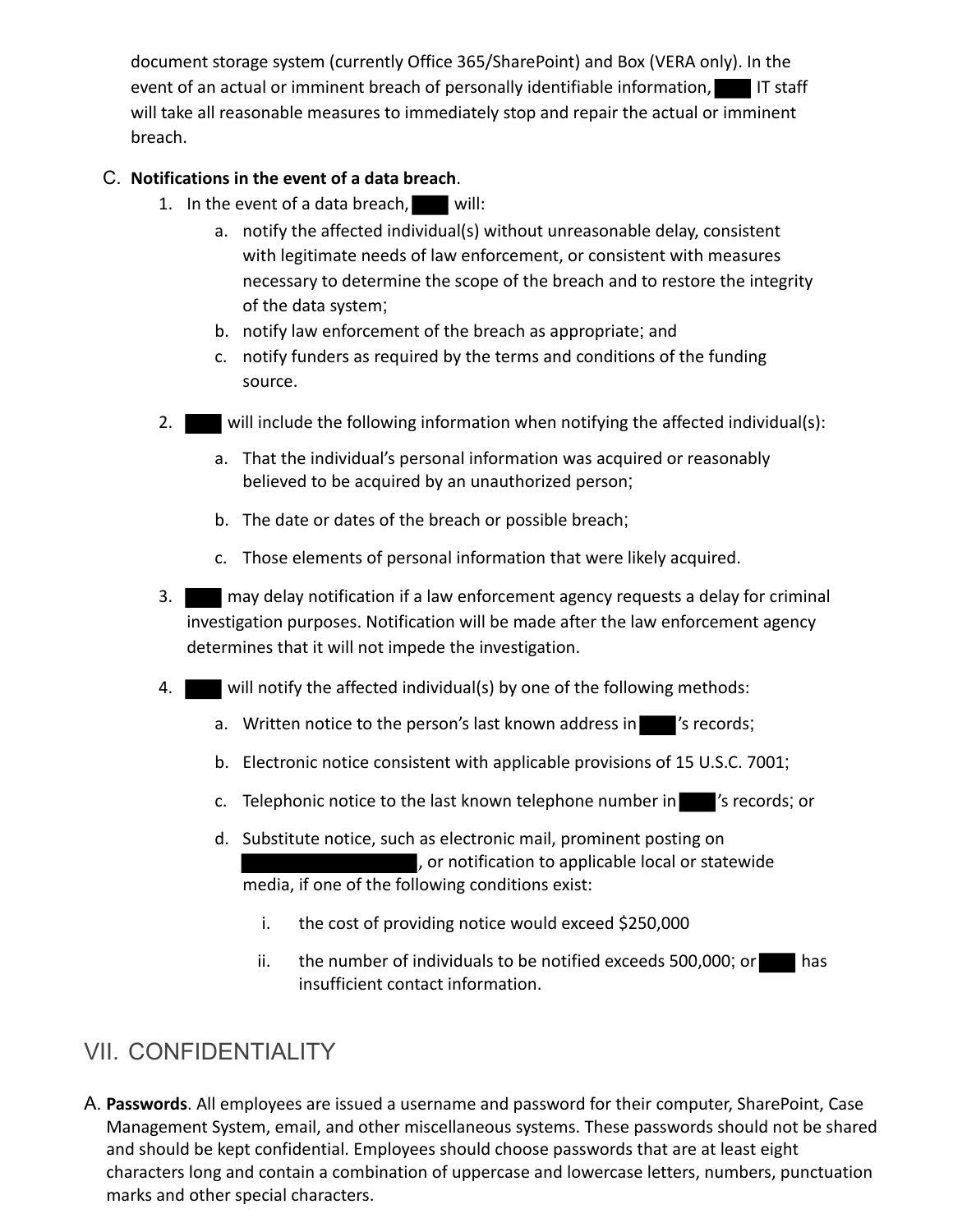Employees should also use common sense when choosing passwords. They must avoid basic combinations that are easy to crack. For instance, choices like "password," "password1" and "Pa\$\$w0rd" are equally bad from a security perspective. Users should avoid dictionary words, common phrases and even names. Employees must choose unique passwords for accounts, and should not use a password that they are already using for a personal account. If the security of a password is in doubt or if it appears that an unauthorized person has logged in to the account, contact and IMMEDIATELY at .

- B. **Desktop PIN**. Do not ever change your desktop PIN. If you do have a need to set or change your desktop PIN and haven't been assigned one by **-IT**, please inform --IT of your PIN as soon as possible so they can access your device.
- C. **Common Files and Confidential Documents**. Any file on SharePoint may be accessed by anyone with access to that Site. Managers have separate Sites for management documents. Staff may not access management Sites without permission. If others find a need to have a Site with restricted user access, please contact -IT.
- D. **S Internal Website**. The information on the internal website is policies and guidance to assist staff in complying with these policies. These sites are password protected and their contents are confidential. The materials on sites may not be used for any purpose except for program purposes or shared outside of without the prior written approval of a Director of or **.** Violation of this "terms of use" policy could result in employee discipline up to and including discharge.
- E. **Email**. Email is confidential. You should not read other people's email without their permission.

### VIII. SHARING AND COMMUNICATING CONFIDENTIAL CLIENT INFORMATION

Client information may only be shared electronically after the client has authorized the sharing of their information.

- **A. Internal and External Sharing of Confidential Client Information.**
	- 1. Whenever possible, sharing confidential client information internally or externally should be done using state is secure data sharing platforms.
	- 2. If a employee is contributing confidential client data to a partner's platform, SharePoint, Teams, or another secure platform is preferred.
	- 3. If a employee is sharing or communicating information that is not confidential (including non-confidential client information), that may be shared with internal or external partners via a less-secure platform such as Google Drive. Documents containing client information may not be shared via link or shared with a generic or group email address.
	- 4. Currently, supports SharePoint, Teams, and Box (MIRC only) as secure data sharing platforms.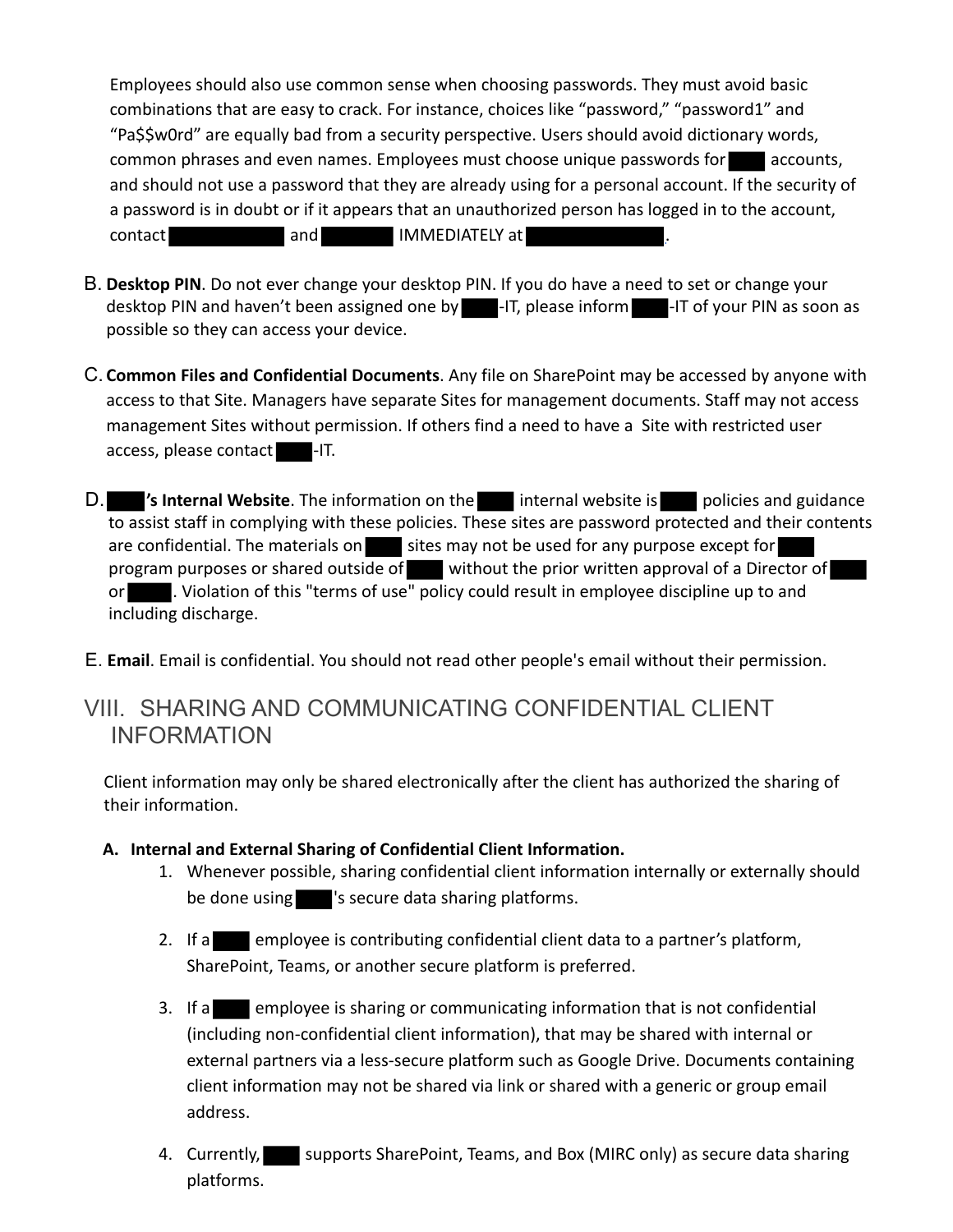5. External user organizations sharing confidential client information with must sign a Data Sharing Agreement. will make template Data Sharing Agreements available.

#### B. **Internal and External Communication of Confidential Information**.

- 1. All internal communication (i.e., communication between employees) including confidential client information must be done using  $\Box$  email address. Anyone without a email address is considered an external partner (including casual students or volunteers).
- 2. All communication (external and internal) that includes confidential client information must be encrypted. Some grants may also require all communication about certain cases or work to be encrypted.
- 3. All communication (internal and external) including confidential non-client information (including passwords, access codes, bank account or credit card information) must be encrypted.
- 4. Currently, supports Virtru and Adobe Sign as encrypted options for email.

#### C. **Determining What Client Information is Confidential.**

- 1. "Personally Identifying Information (PII)" means information that can be used to distinguish or trace an individual's identity, either alone or when combined with other personal or identifying information that is linked or linkable to a specific individual. Some information that is considered to be PII is available in public sources such as telephone books, public Web sites, and university listings. This type of information is considered to be Public PII and includes, for example, first and last name, address, work telephone number, email address, home telephone number, and general educational credentials. The definition of PII is not anchored to any single category of information or technology. Rather, it requires a case-by-case assessment of the specific risk that an individual can be identified. Non-PII can become PII whenever additional information is made publicly available, in any medium and from any source, that, when combined with other available information, could be used to identify an individual.
- 2. Similarly, the decision about what items of PII must remain confidential must be done on a case-by-case basis. Some information must remain confidential such as dates of birth, social security numbers, bank or credit card account numbers, medical records, tax records, drivers' license or ID numbers, and others. Other information is not as clear. The need for names, addresses, employment/employer information, and many other items of PII to remain confidential depends on the specific circumstances of the individual and the case. Advocates must make these decisions in each instance, and are encouraged to seek guidance from their managers as needed.
- 3. Advocates should also minimize sharing PII about clients whenever possible. When emailing, consider what information must be shared, and whether it's possible to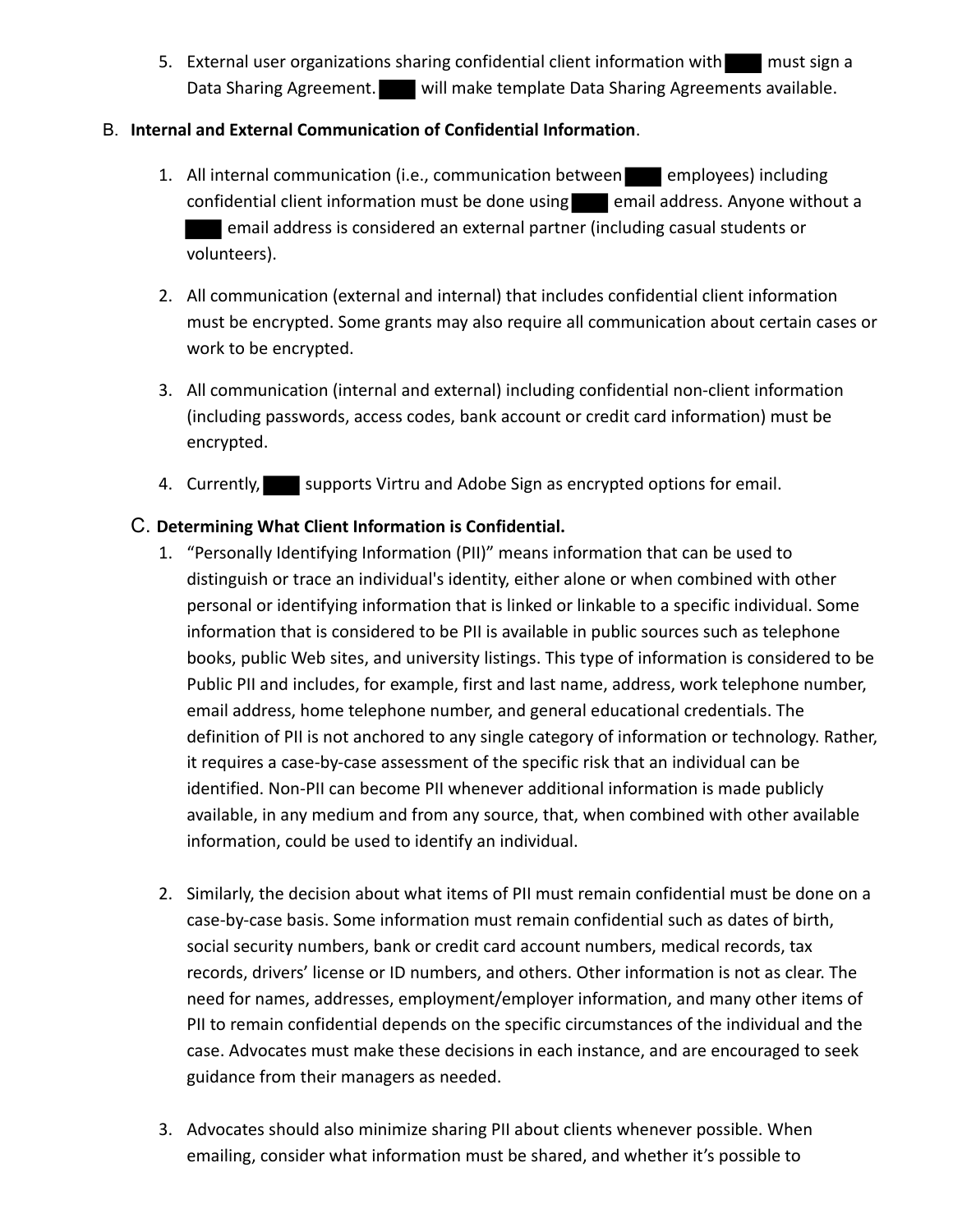communicate without using PII or to share redacted documents when consulting or sharing pleadings.

### D. **Use of SharePoint Sites and Teams for Sharing Data**

- 1. Staff can create SharePoint Sites and Teams groups for the purpose of sharing documents, but these may not be used to **permanently** store client confidential or case information, or as the **primary** place to store such information. Such information should be permanently stored in your office SharePoint sites (which are closed to external users).
- 2. Sites and Teams **can** be used for collaboration with internal or external partners on projects, and may be used to share confidential information with internal or external partners for the duration of the project. See the training and slides from IT for more  $information on$  staff use of Sharepoint Sites.
- 3. Staff can set up their own Sites or they can ask IT for assistance.
- 4. External users, upon their first login, will be required to register a form of MFA (multi-factor authentication) with to ensure that no unauthorized access is granted. Please see Instructions for External Users Accessing SharePoint Sites and Teams.
- 5. Duration of sites External SharePoint sites will be archived by IT following a period of inactivity of 6 months. After a site is archived it won't be accessible by members but it won't be deleted. However, it should be reiterated that content that needs to be retained should be moved to permanent, internal SharePoint sites.

### IX. OPEN SOURCE SOFTWARE

 supports the use and creation of open source software as generally in line with our values as a nonprofit poverty law program. We will endeavor to use, support and contribute to open source software in our program whenever feasible.

# X. TECHNOLOGY PROJECTS AND PURCHASES

-IT is dedicated to meeting the technology needs of the program in a consistent and efficient manner across the program, and are the program experts in technology solutions. Technology requests should be made in writing to your local office CRP and Managing Attorney, and requests for technology solutions to existing problems should be made to -------------------------------wide basis in accordance with the technology plan. Before implementing any new technology solution, staff must consult -IT.

Technology purchases: Requests for purchasing any technology equipment (keyboards, cell phones, mice, recording equipment or programs, laptop sleeves, etc.) should not be done without consulting IT first. IT often has extra equipment available, and may also make recommendations for specific purchases to ensure compatibility with existing equipment, and that high quality equipment is available to staff and there is consistency and across the program for purposes of future maintenance.

 IT may recommend a particular item to be purchased by the employee's office through Staples, or may purchase the item and have it shipped to the employee.

# XI. REPORTING AND RESPONDING TO TECHNOLOGY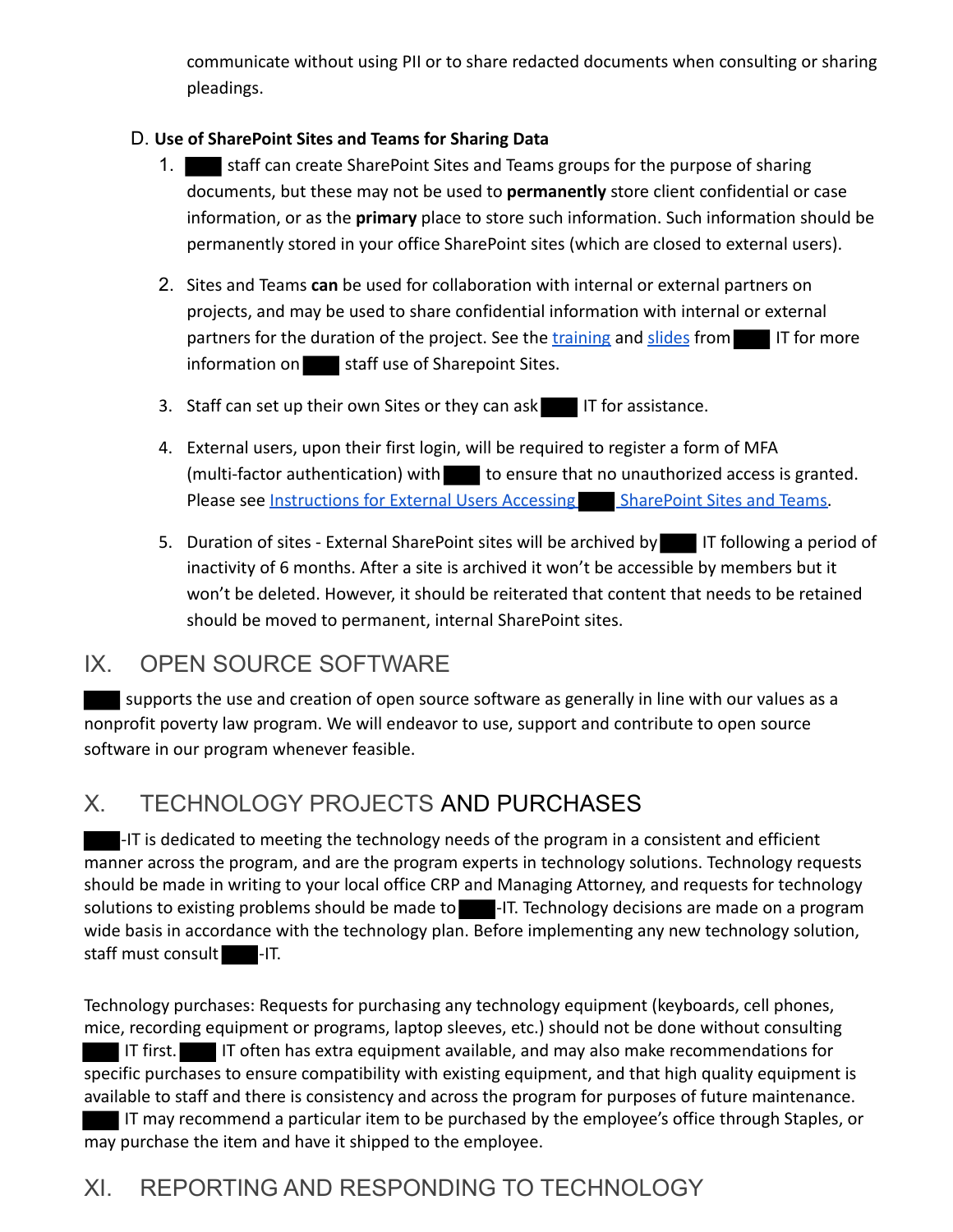## POLICY VIOLATIONS

Any violation of technology policies should be reported to immediately.

Violations of this policy constitute employee misconduct under the CBA and may result in employee discipline, up to and including discharge. reserves the right to restrict an individual's access to technology resources as a result of inappropriate use.

Updated September 2021

(signature page below)